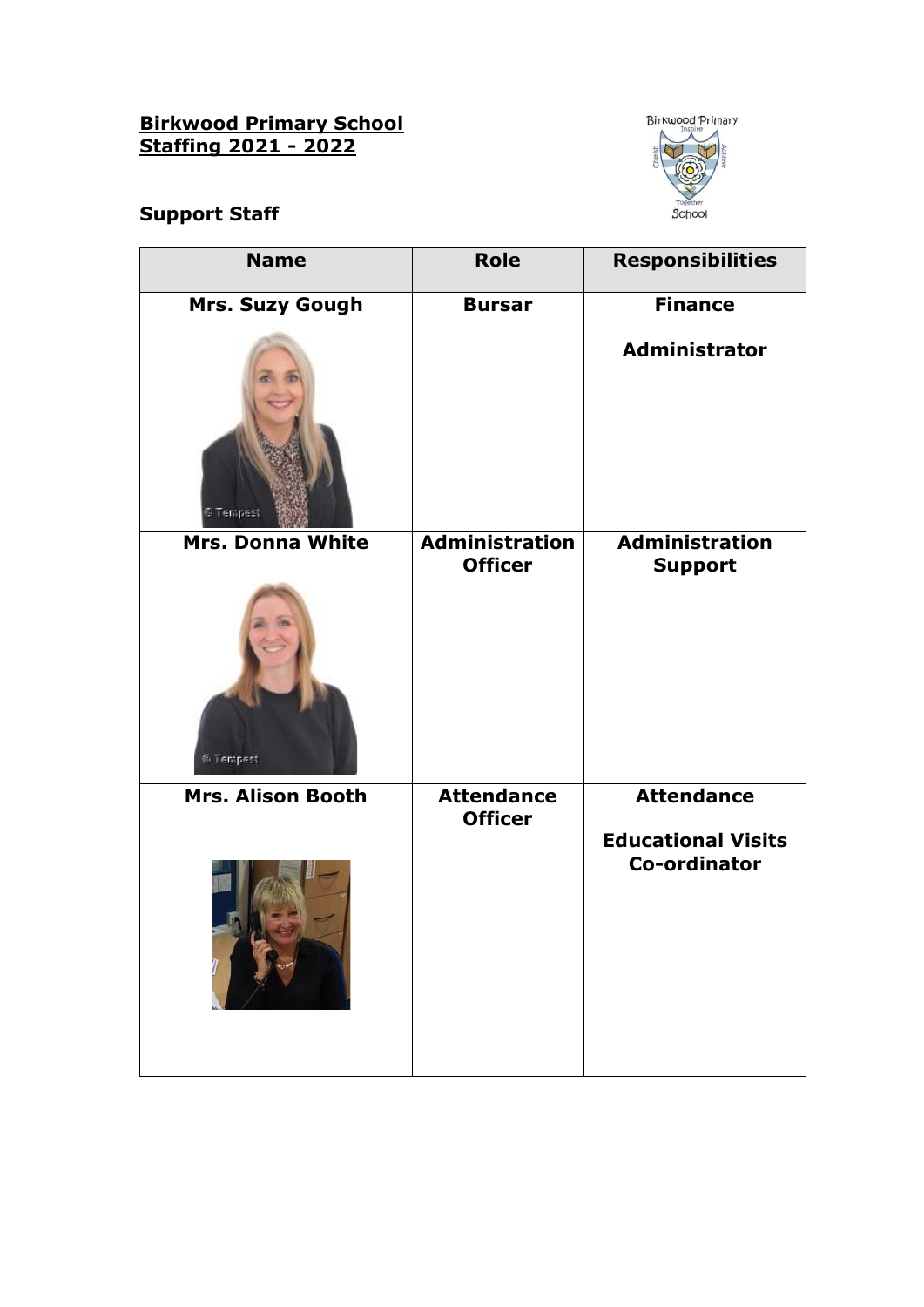| <b>Miss Joanne Kent</b>  | <b>Administration</b><br><b>Officer</b> | <b>Administration</b><br><b>Support</b>     |
|--------------------------|-----------------------------------------|---------------------------------------------|
| © Tempest                |                                         |                                             |
| <b>Mr. Richard Davis</b> | <b>Behaviour</b><br><b>Support</b>      | <b>Behaviour and</b><br>learning            |
|                          | <b>Learning</b><br><b>Mentor</b>        | <b>SEND</b>                                 |
| @ Tempest                |                                         |                                             |
| <b>Mrs. Linda Taylor</b> | <b>Inclusion</b><br><b>Office</b>       | <b>Parent Liaison</b><br><b>Advisor</b>     |
|                          |                                         | <b>Safeguarding and</b><br>child protection |
|                          |                                         | <b>TAF Co-ordinator</b>                     |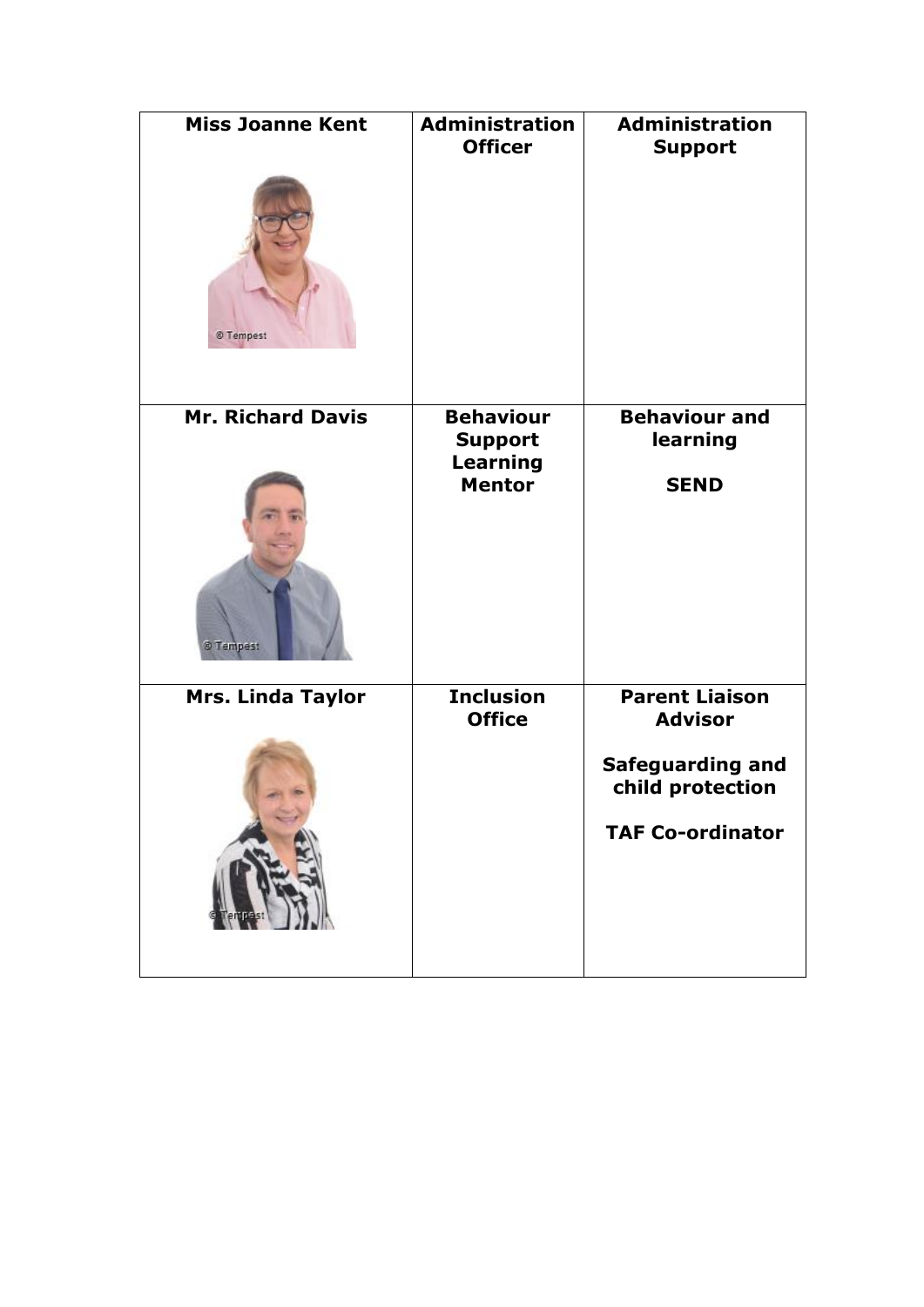| <b>Mr. Peter Jones</b><br><b>6 Tempest</b> | <b>Caretaker</b>                                                                         | Site safety and<br>maintenance                                                                                                                             |
|--------------------------------------------|------------------------------------------------------------------------------------------|------------------------------------------------------------------------------------------------------------------------------------------------------------|
| <b>Miss Heather</b><br>Greenwood           | Gardener<br><b>Teaching</b><br><b>Assistant</b>                                          | 'Grow it' Champion                                                                                                                                         |
| Mrs. Jill Birch<br>6 Tempest               | <b>HLTA Senior</b><br><b>Supervisor</b><br>(based in the<br><b>'Year 5/6</b><br>Eagles') | <b>Support Staff Line</b><br><b>Manager</b><br><b>Thrive</b><br><b>Safeguarding and</b><br><b>Child Protection</b><br><b>Art and Design</b><br><b>Lead</b> |
|                                            |                                                                                          |                                                                                                                                                            |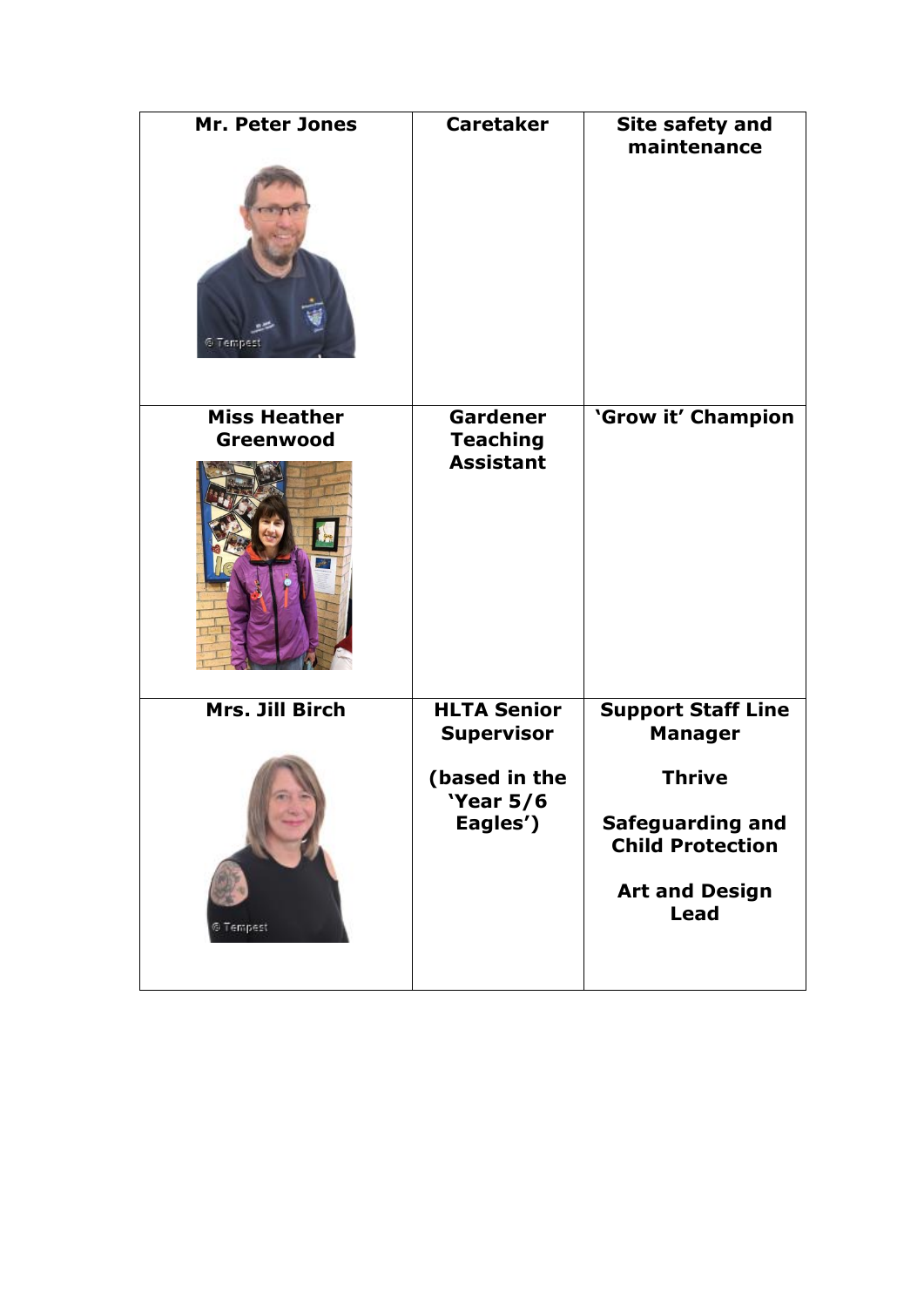| <b>Mrs. Julie Porter</b><br>Tempes | <b>Cover</b><br><b>Supervisor</b><br>(based in the<br>'Year 5 Polar<br>Bears') | <b>Support in Year 5</b><br><b>Polar Bears</b><br><b>Dance</b><br><b>Performing Arts</b> |
|------------------------------------|--------------------------------------------------------------------------------|------------------------------------------------------------------------------------------|
| Mrs. Alison<br><b>Summerfield</b>  | <b>Teaching</b><br><b>Assistant</b>                                            | <b>Support in Year 6</b><br><b>Sea Lions</b>                                             |
| <b>8 Tempest</b>                   | (based in the<br>'Year 6 Sea<br>Lions')                                        | (SEN support)                                                                            |
| <b>Miss Laura Hayward</b>          | <b>Cover</b><br><b>Supervisor</b>                                              | <b>Support in Year 4</b><br><b>Foxes</b>                                                 |
| <b>© Tempast</b>                   | (Support in<br>the 'Year 4<br>Foxes)                                           | <b>Reading Champion</b>                                                                  |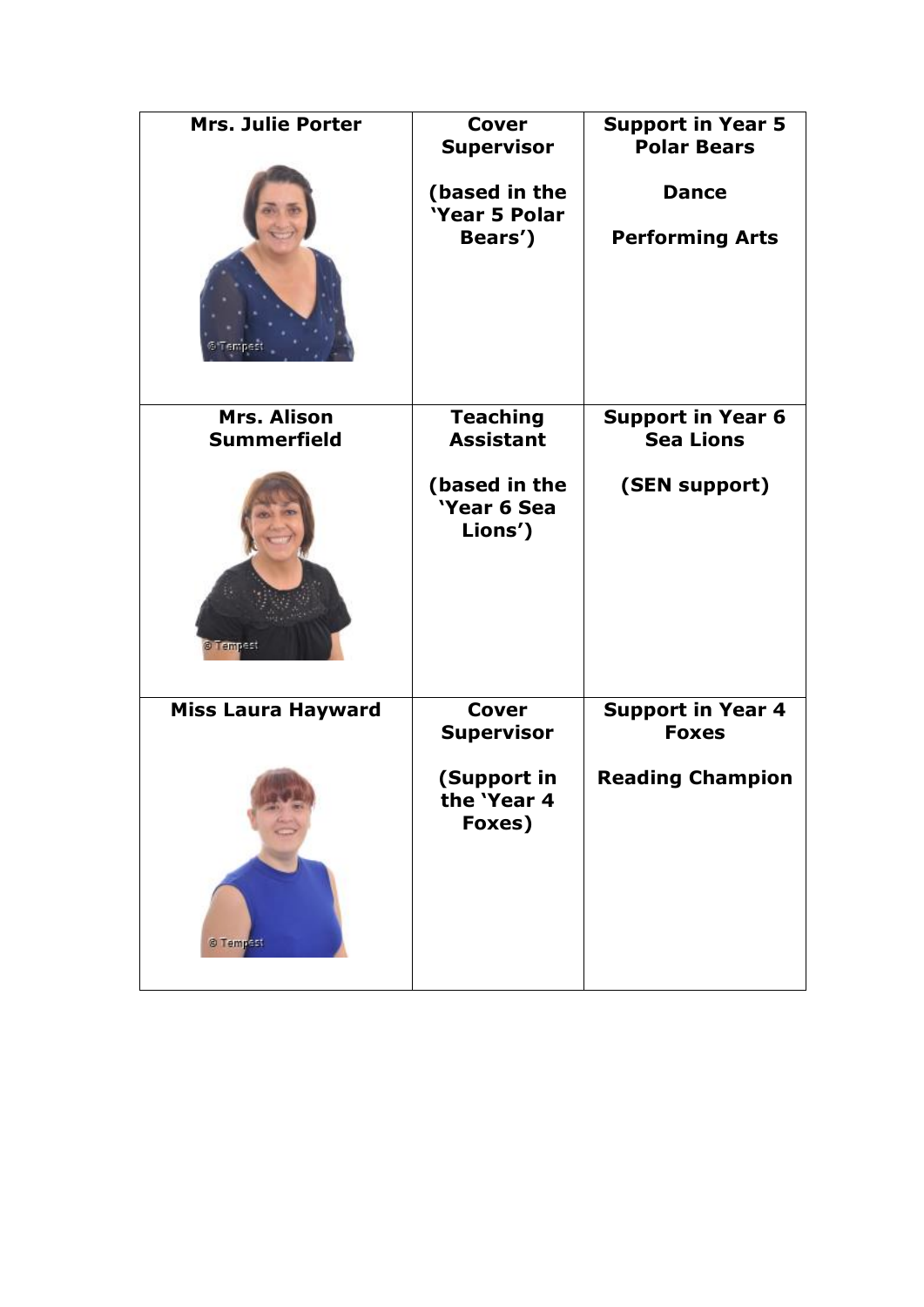| Mrs. Samantha<br><b>Rowbotham</b><br>® Tempest | <b>Teaching</b><br><b>Assistant</b><br>(Based in the<br>'Year 4<br>Foxes')            | <b>Support in Year 4</b><br><b>Foxes</b>                                                                                      |
|------------------------------------------------|---------------------------------------------------------------------------------------|-------------------------------------------------------------------------------------------------------------------------------|
| <b>Mrs. Joanne Whitfield</b><br>Tempest        | <b>Cover</b><br><b>Supervisor</b><br>(based in the<br><b>'Year 3/4</b><br>Meerkats')  | <b>Support in Year 3/</b><br><b>4 Meerkats</b><br><b>Cook it and</b><br><b>Enterprise</b><br><b>Champion</b><br><b>Thrive</b> |
| <b>Mrs. Joanne Page</b>                        | <b>Cover</b><br><b>Supervisor</b><br>(Based in the<br>'Year 3<br><b>Butterflies')</b> | <b>Support in Year 3</b><br><b>Butterflies</b><br><b>Delivery of Speech</b><br>and Language<br><b>Interventions</b>           |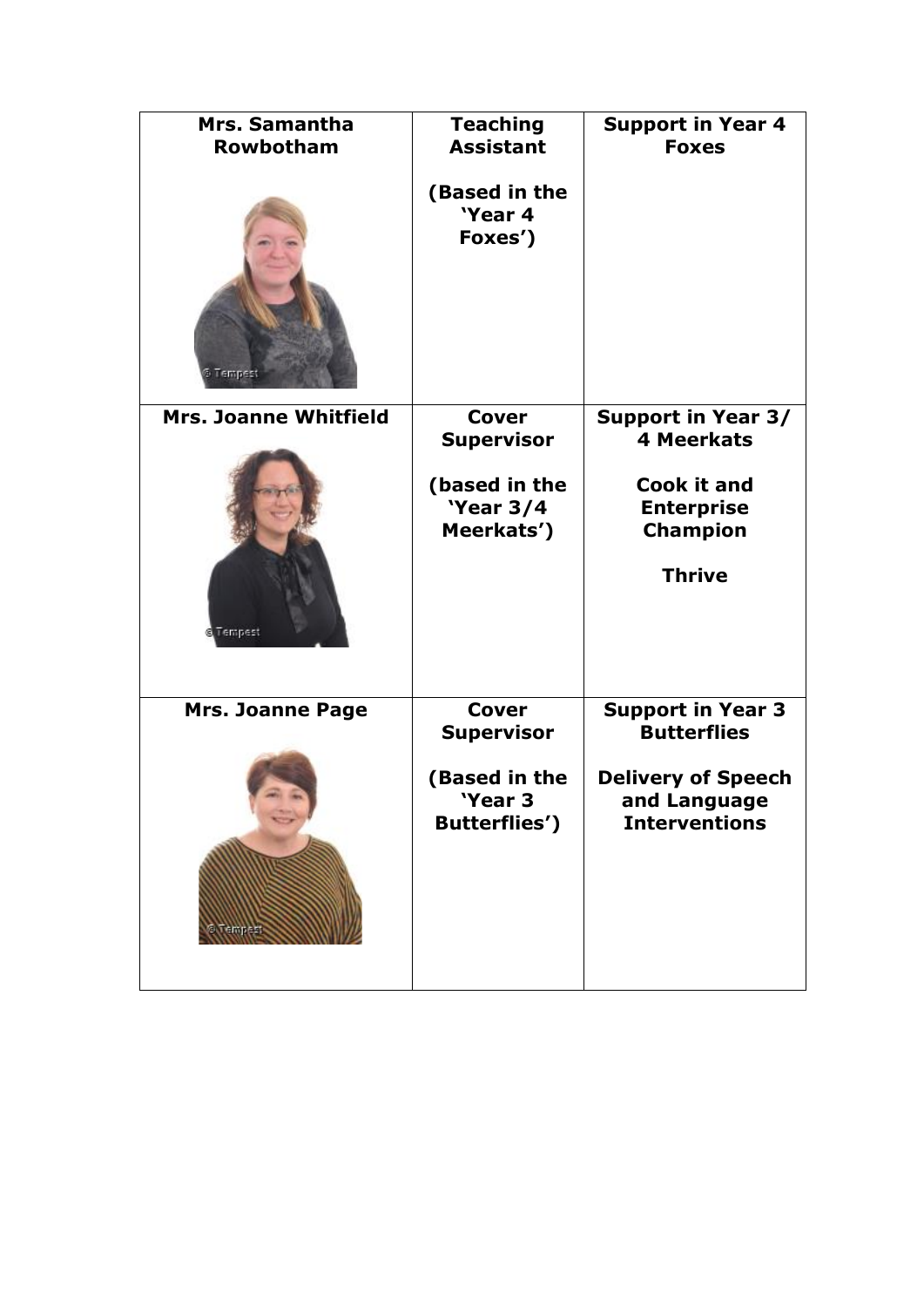| Mrs. Lynda Gill<br><b>@ Tempest</b> | <b>Teaching</b><br><b>Assistant</b><br>(Based in the<br><b>'Year 1/2</b><br>Turtles)    | <b>Support in Year</b><br>1/2 Turtles              |
|-------------------------------------|-----------------------------------------------------------------------------------------|----------------------------------------------------|
| <b>Miss Danielle Taylor</b>         | <b>Teaching</b><br><b>Assistant</b><br>(Based in the<br>'Year 3<br><b>Butterflies')</b> | <b>SEN support in</b><br><b>Year 3 Butterflies</b> |
| Mrs. Kristi Todhunter<br>Tempest    | <b>Teaching</b><br><b>Assistant</b><br>(Based in the<br>'Year 3<br><b>Butterflies')</b> | <b>SEN support in</b><br><b>Year 3 Butterflies</b> |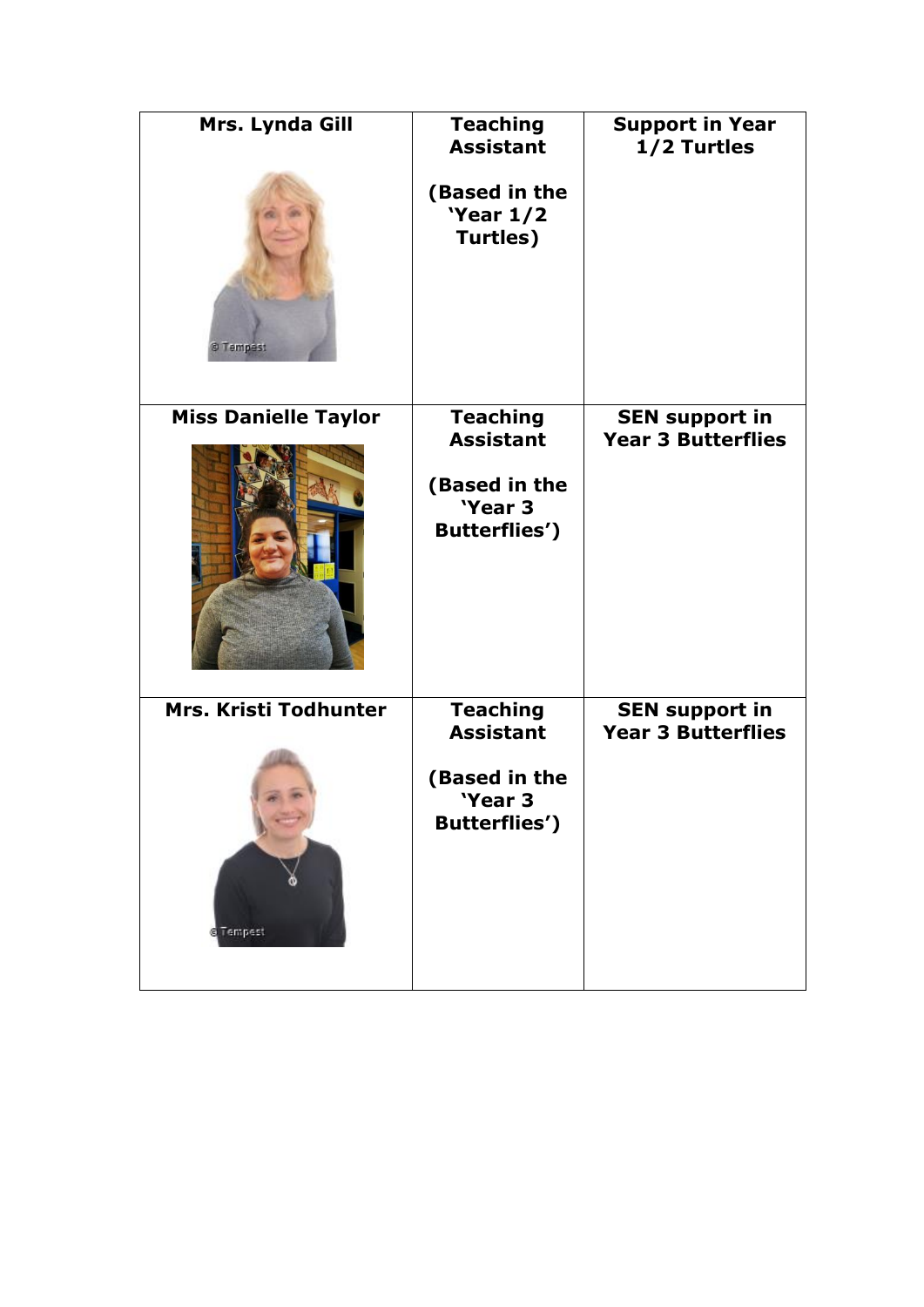| <b>Mrs. Irene Heaton</b>          | <b>Teaching</b><br><b>Assistant</b>        | <b>Support in Year 1</b><br><b>Pandas</b>                                           |
|-----------------------------------|--------------------------------------------|-------------------------------------------------------------------------------------|
| <b>® Tempest</b>                  | (Based in the<br>'Year 1<br>Pandas)        | <b>Breakfast Club</b>                                                               |
| <b>Mrs. Tracey White</b>          | <b>Teaching</b><br><b>Assistant</b>        | <b>Support in Year 1</b><br><b>Pandas</b>                                           |
|                                   | (Based in the<br>'Year 1<br>Pandas)        | <b>Breakfast Club</b><br><b>Leader</b><br><b>Friends of</b><br><b>Birkwood Lead</b> |
| Mrs. Joanne<br><b>Barraclough</b> | <b>Teaching</b><br><b>Assistant</b>        | <b>SEN support in</b><br><b>Year 2 Caterpillars</b>                                 |
| 1111<br><b>Hiti B</b>             | (Based in the<br>'Year 2<br>Caterpillars') |                                                                                     |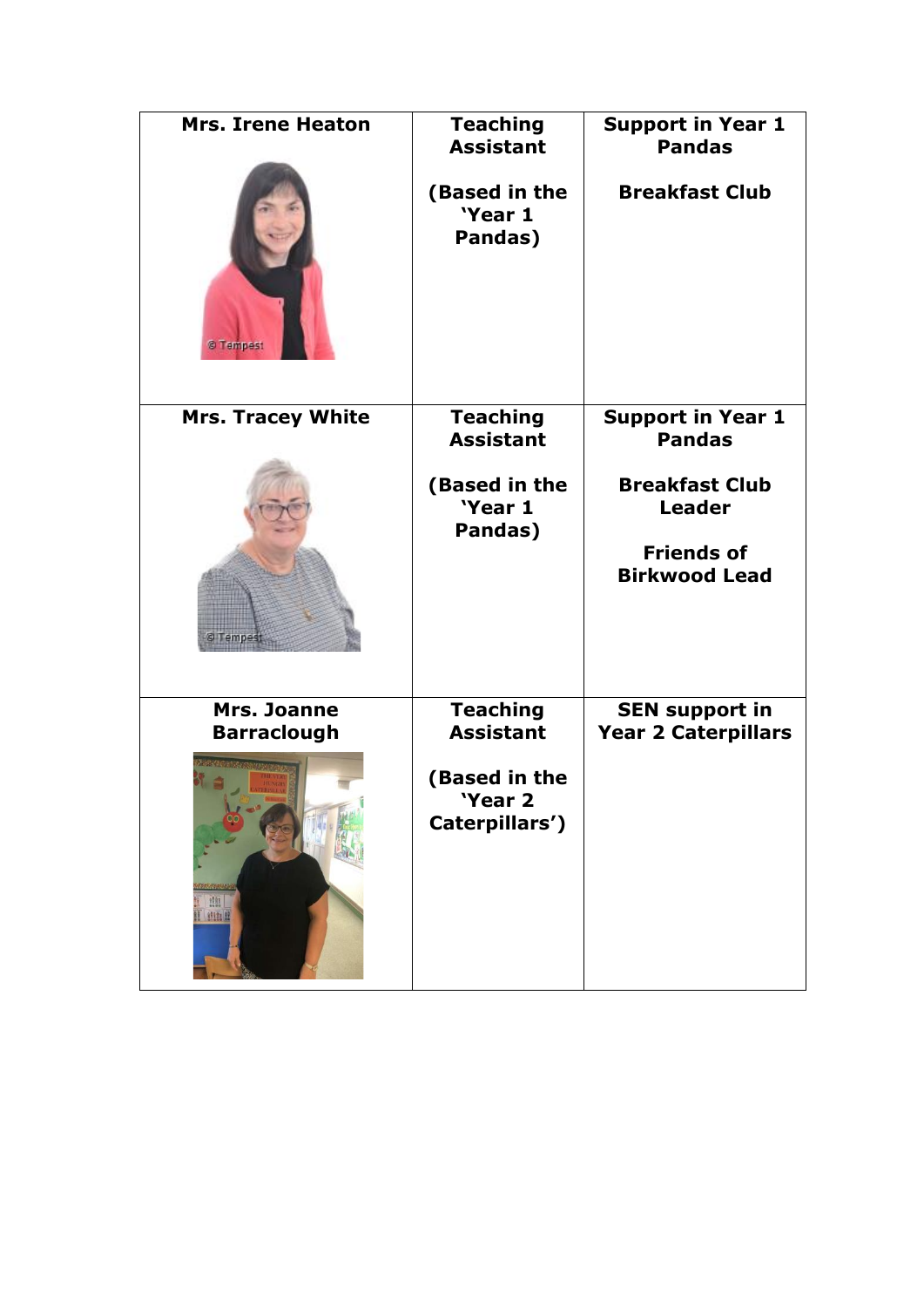| <b>Mrs. Hannah Musgreave</b><br><b>© Tempest</b> | <b>Teaching</b><br><b>Assistant</b><br>(Based in the<br>'Year 2<br>Caterpillars')       | <b>SEN support in</b><br><b>Year 2 Caterpillars</b>                                          |
|--------------------------------------------------|-----------------------------------------------------------------------------------------|----------------------------------------------------------------------------------------------|
| <b>Mrs. Nicola Fell</b><br>empes                 | <b>HLTA</b><br>(Based in<br>EYFS)                                                       | <b>Support in the</b><br>'Sunflowers and<br>Daffodils'<br><b>Support in the</b><br>'Daisies' |
| <b>Mrs. Gillian Baker</b>                        | <b>Teaching</b><br><b>Assistant</b><br>(Based in the<br>FS <sub>2</sub><br>'Daffodils') | <b>Support in the FS2</b><br>'Daffodils'                                                     |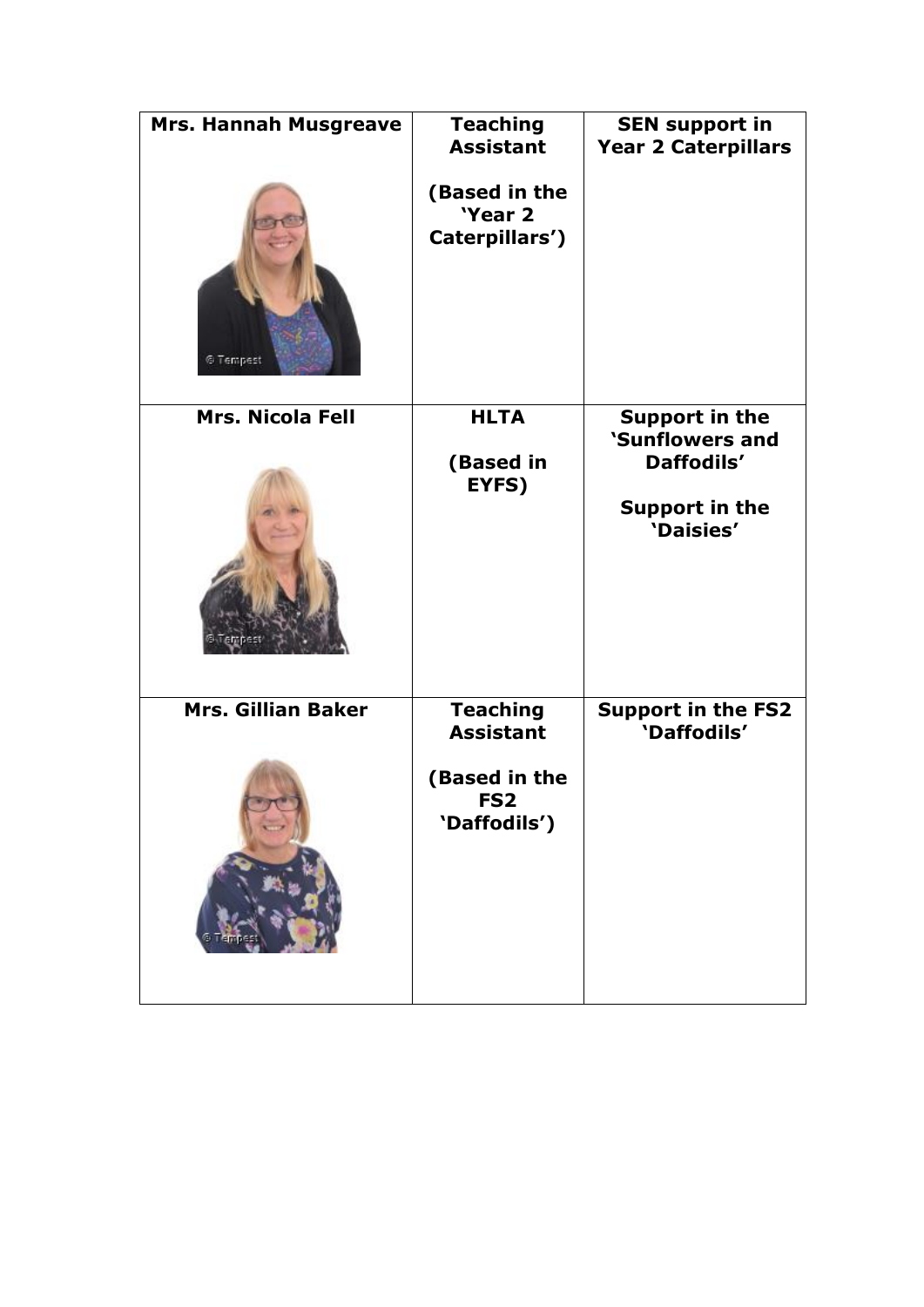| <b>Mrs. Lehan Medlock</b>    | <b>Nursery Nurse</b>                                                            | <b>Nursery Nurse</b>                               |
|------------------------------|---------------------------------------------------------------------------------|----------------------------------------------------|
|                              | (Based in the<br>FS <sub>2</sub><br>'Sunflowers')                               | <b>SEN support in the</b><br><b>FS2 Sunflowers</b> |
| <b>Mrs. Miriam Sabin</b>     | <b>Teaching</b><br><b>Assistant</b>                                             | <b>Support in the FS1</b><br><b>Daisies</b>        |
| <b>6 Tempest</b>             | <b>(Based in FS1</b><br>'Daisies')                                              | <b>Thrive</b>                                      |
| Mr. Josh Wattam<br>The Great | <b>Teaching</b><br><b>Assistant</b><br><b>(Based in Y6</b><br><b>Sea Lions)</b> | <b>PE &amp; Sport</b>                              |
|                              |                                                                                 |                                                    |